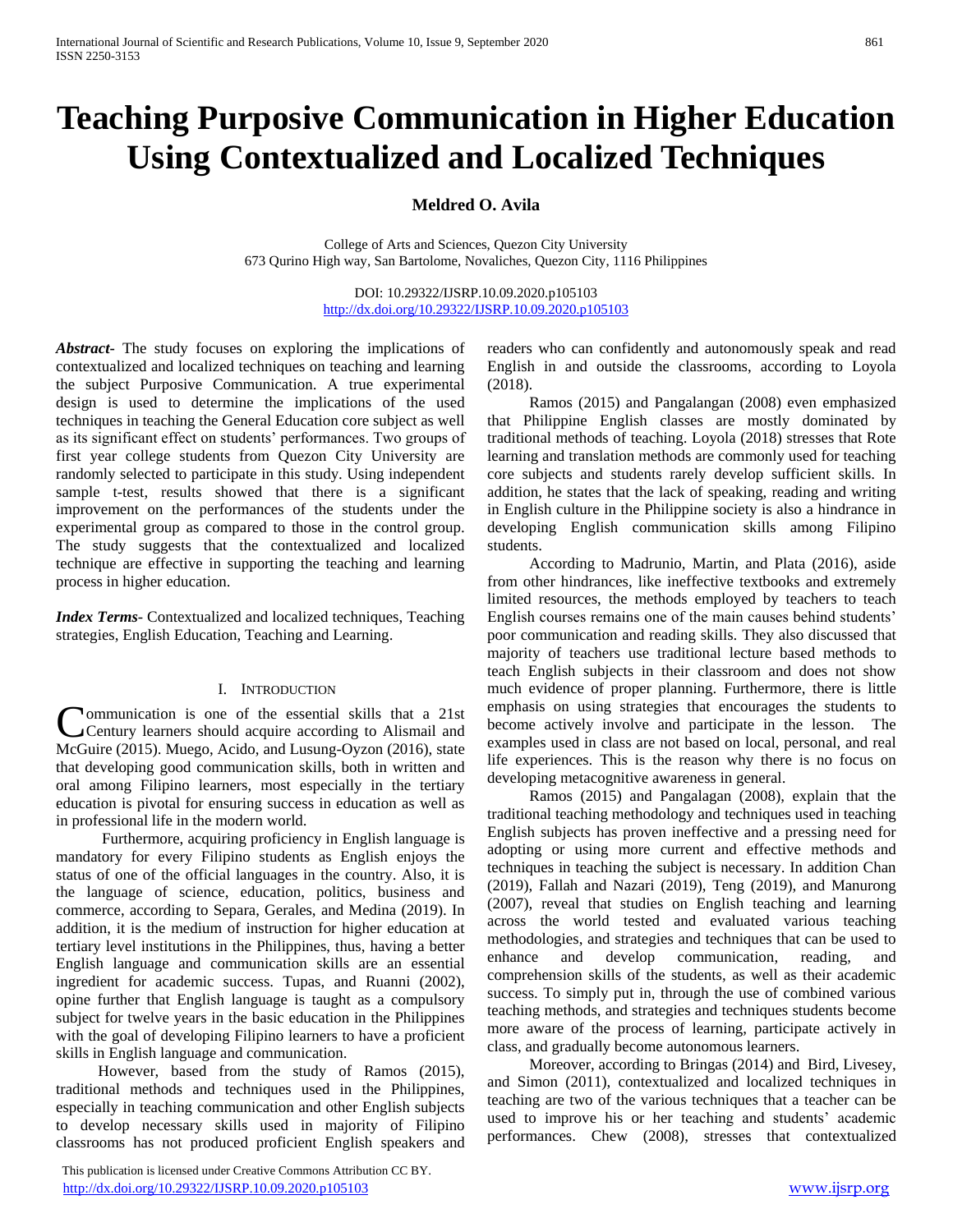technique provides a paramount ways of establishing young learners' English proficiency because they are made to engage in tasks and topics which relate to the circumstances and situations that require the use of language. On the other hand, localization technique is a subfield of contextualization where in teachers utilize the local tradition and culture of the students in both instruction and assessment, according to Center for Occupational Research and Development (2012). In addition, it is the process of relating learning content specified in the curriculum to local information and materials from the learner's community, according to Garin, Reyes, Domantay, and Rosals (2018). Crawford (2002) particularly points out that with the use of these techniques, students will be able to conceptualize the presented materials in class and drag and store it in a long-term memory space of their brains, because the concepts are presented in meaningful and contextual ways.

Celce-Murcia, Dornyei, and Thurrell (1995), state that learning becomes meaningful when it is transferred from one context to another. Students' knowledge should be connected to the real world and to their previous and present experiences, as well as to their present environment. Similarly, Celce-Murcia, Domyei and Thurrel (1995), point out that to make learning effective, knowledge should be contextualized with the prior understanding of the learners. In addition, as a facilitator of learning, teachers should serve as a catalyst to recall the past memories, concepts, or experiences of the learners and help them to connect it to the present, so that they can use prior knowledge in a useful and meaningful way.

Moreover, according to Lee and Yee-Sakamoto (2012), in the contextual curriculum, learners are encouraged to learn within the compatible environment for learning. This compatible environment for learning is mainly associated with community centered, learner centered and knowledge centered learning. Mediha and Enisa (2013), state that in this sense, contextual curriculum enhances the social and/or public pedagogy and personal pedagogy for the contextual learners. Mouraz and Leite (2013) opine further that contextual learners set the environment of learning where knowledge is connected with the context. Perin (2011) on th other hand explains that teacher's conceptual and analytic tools must acknowledge the importance of the local, thus, this serve as a call for highlighting the contexts, conditions, and processes of teaching and learning in a localized-based setting.

Garin, Reyes, Domantay and Rosals (2018) even emphasize that although there are number of studies that highlight the use and effects of contextualized and localized techniques in teaching, there are limited studies that has been carried out on exploring the efficacy of localized and contextualized technique in teaching English subjects community, such as Purposive Communication in the Philippines. And because of these claims, educational leaders at present encourage teachers to use and adopt localized and contextualized techniques in teaching various subject matter.

In line with these development, the researcher tried to investigate if using contextualized and localized techniques in teaching the subject Purposive Communication also produce a significant improvement on students' academic performances.

## II. METHODOLOGY

The study was conducted in Quezon City University, Quezon City, Philippines, sometime in February 2019, during the second semester of the academic year 2019–2020. The respondents were composed of a total of sixty (60) freshmen college students under the General Education (GenEd) Program of the university. Students were divided as control  $(n = 30)$  and experimental ( $n = 30$ ) groups. They were assigned randomly. The experimental group received the contextualized and localized technique of teaching the subject Purposive Communication, where in the researcher discussed the topics in a contextualized manner and used local materials, examples, conversations, formative tests in presenting the topics, while the control group does not, and undergone a usual lecture discussion technique.

The topics and objectives were based on the outcomesbased course syllabus used in the subject Purposive Communication which is also in lined with the CHED Memorandum Order No. 2, series of 2013. The same topic about the nature of communication and objectives were given and used in both groups except for the teaching strategy employed for one week. Each group was given a posttest examination using a 30 item test questionnaire which was developed by the researcher. Prior to the experimentation, the test questionnaire was evaluated by five English teachers for its face validity, and a total of fifteen (15) freshmen college students who are not part of the experiment took the test to determine its reliability. Chronbach alpha test revealed a reliability coefficient of 0.78 which denotes that the test questionnaire has a high internal consistency. The result of the examination of each group was analyzed using independent sample t-test to draw a sound and valid conclusion on the implications of contextualized and localized technique on teaching and learning.

### III. RESULTS AND DISCUSSION

Data were analyzed by using IBM SPSS STATISTICS version 22. Before analyzing the data, all assumptions of the analysis were checked.

Table 1 shows that the mean score of control group is 18.20 with a variance of 6.097, while the mean score of the experimental group is 25.87 with the variance of 7.982. The result denotes that students under the experimental group perform better in their posttest examination as revealed by their group mean score value. The use of contextualized and localized techniques in teaching the subject Purposive Communication help the students to improve their performances in class. This result is similar to the study conducted by Garin, Reyes, Domantay, and Rosals in 2017 and 2018 concerning the effects of contextualized and localized techniques in teaching statistics and basic government-academe-industry network. They found out that the performance of the the students who are exposed with the contextualized and localized technique was significantly performed better as compared to those group who are not. Furthermore, their finding indicates that using indigenous data in teaching serves as an effective teaching and learning strategy that a teacher can use in his or her classes.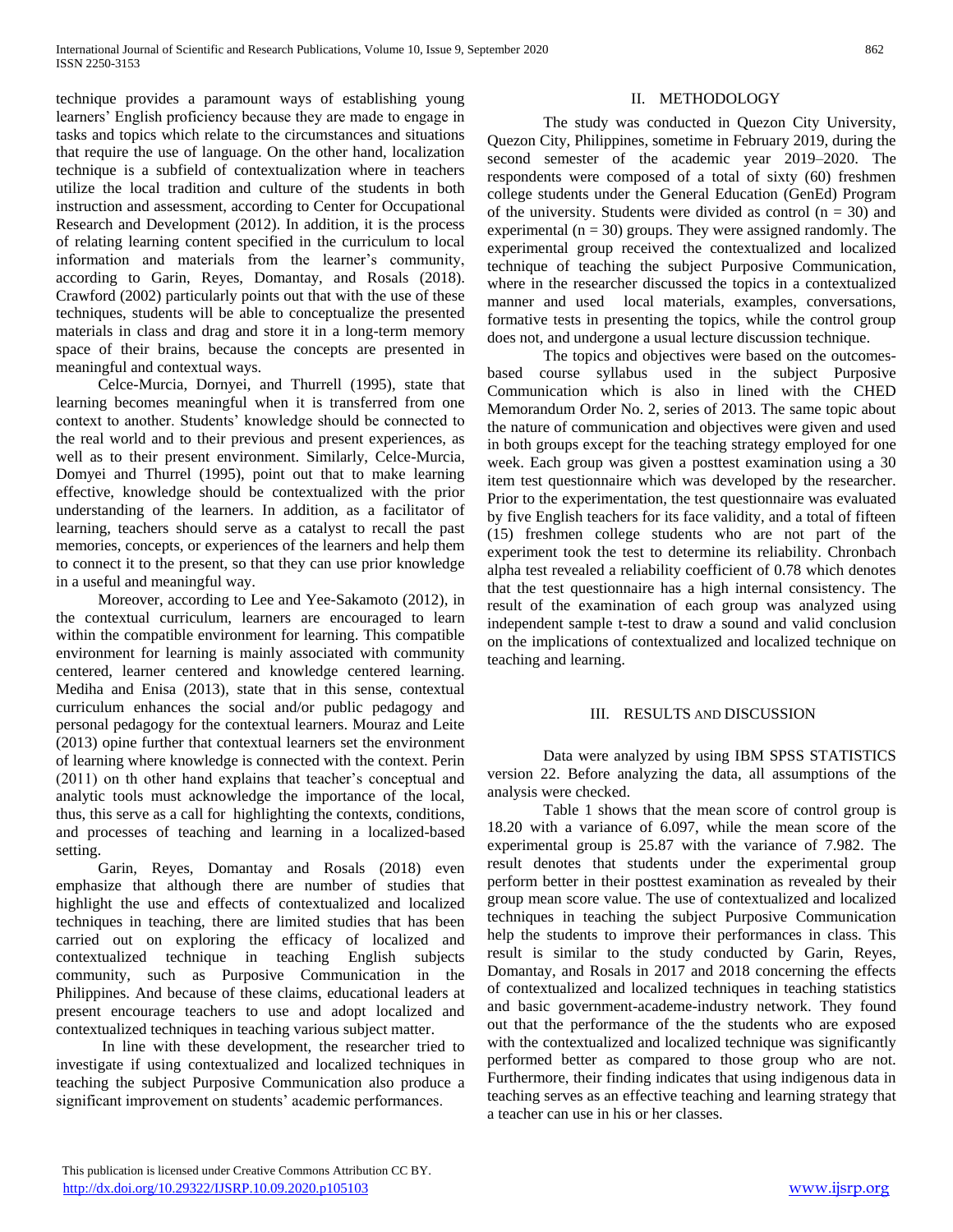**Table 1.** Mean Score of the Post-test Examination

| Group        | Count | Mean  | Variance |  |  |
|--------------|-------|-------|----------|--|--|
| Control      | 30    | 18.20 | 5.097    |  |  |
| Experimental | 30    | 25.87 | 7.982    |  |  |

To support the claim of this study, Table 2 shows that result of the independent sample t –test that is used to investigate whether there is a significant difference between the results of the posttest examination results of the control and experimental groups. The results shows that the computed t -value is 0.04 with 58 degrees of freedom (df). This value is significant at 0.05 level of confidence since the computed t -value is greater than the critical value which is 2.002.

**Table 2.** Result of the Independent-sample t-test of the Post-test Examination

| Test            | t-stat | df | p-value | t-crit | Upper    | Lower   | Significant* |
|-----------------|--------|----|---------|--------|----------|---------|--------------|
| Two Tail        | .192   | 58 | 0.000   | 2.002  | $-9.038$ | $-6.29$ | ves          |
| $*Alpha = 0.05$ |        |    |         |        |          |         |              |

Literature and studies support the claim of this study that contextualization and localization can be used across learning areas (Garin, Reyes, Domantay, and Rosals, 2018, 2017, in press; Bringas, 2014). And also localization maximizes the available materials, activities, events, and issues within the local environment (Garin, Reyes, Domantay, and Rosals, 2018, 2017, in press; Bringas, 2014). Furthermore, it also supports the idea that contextualization is necessary in addressing the content and organization of activities that will be used in the teaching and learning process. And lastly, the results of this study support the claim of Garin, et al. (2017) and Mouraz and Leite (2013) that contextualization and localization support students' engagement in their schoolwork because they are taught on why they are learning specific concepts and how they can use it in the realworld.

## IV. CONCLUSION AND RECOMMENDATIONS

The result of the posttest examination of the experimental groups who are exposed to contextualized and localized teaching is higher than the control group who received a traditional lecture-discussion method. Generally, under the randomized posttest-only control group design, the group of students who are under the experimental group and exposed to contextualized and localized teaching performed better compared to the group of students who are not exposed to contextualized and localized teaching technique. Thus, contextualized and localized teaching technique helps to improve the teaching process as well as the academic performances of college students most especially in the subject Purposive Communication.

Based from the results of this study, it is deemed necessary that teachers in the tertiary level should adopt and try using localized examples, exercises, and illustrations in teaching English subjects, specifically in developing students' communication skills. Furthermore, instructional material developers, educational leaders, and book writers should promote

 This publication is licensed under Creative Commons Attribution CC BY. <http://dx.doi.org/10.29322/IJSRP.10.09.2020.p105103> [www.ijsrp.org](http://ijsrp.org/)

the utilization of indigenous materials and locally-based selections in teaching Purposive Communication as one of the suggested teaching-learning strategy to teachers in the tertiary level. Lastly, teachers should use and incorporate authentic and indigenous instructional materials so that the teaching and learning process becomes more effective and long lasting.

#### ACKNOWLEDGMENT

The researchers would like to thank all the students of Quezon City University who participated in this study despite the pandemic, and to the QCU administration, faculty and staff. The researchers would also like to acknowledge the support and patience of their family during the conduct of this study. Special thanks to Ms. Cecille Tenecio-Tamalla for the map used in this paper.

#### **REFERENCES**

- [1] Alismail, H. & McGuire (2015) 21<sup>st</sup> Century standards and curriculum: Current research and practice. Journal of Education and Practice. Vol 6, No. 6
- [2] Bird, D., Livesey, G., and Simon, P. (2011) The integration of academic and technical skills in K-12 and community college classrooms: Contextualized teaching and learning as a key strategy. Retrieved February 9, 2019, from https://goo.gl/SU4uZd
- [3] Bringas, H. (2014) Localization–contextualization slide share. Retrieved July 30, 2014, from www.slideshare.net/lenferndz/localizationcontextualization
- [4] Chan, H. (2019) Using pitch and length information to assess speech prosody: A Parallel Approach. English Teaching and Learning. Vol 43, No.  $22$
- [5] Celce-Murcia, M., Z. Dornyei, & S. Thurrell. (1995) Communicative Competence. A pedagogically Motivated Model with content specification. Issues in Applied Linguistics, 6/2, pp. 5-35.
- [6] Center for Occupational Research and Development (2012). What is contextualize teaching. Retrieved February 12, 2019, from http://www.cord.org/contextual-learning-definition/
- [7] Chew, K. (2008) The development of authentic and localised instructional materials for the teaching of business English to Year I BBA (Honours) students at Hong Kong Baptist University. Hong Kong Baptist Univerisity, Hong Kong.
- [8] Crawford, J. (2002) in Richards, Jack, C., and Renandya, Willy, A. 2002. Methodology in Language Teaching; An Anthology of Current Practice. Cambridge. Cambridge University Press.
- [9] Fallah, N. & Nazari, M. (2019) L2 Teachers' belief about corrective feedback: The mediating role of experience. English Teaching and Learning. Vol 43, No. 22
- [10] Garin, R., Reyes, R., Domantay, G., & Rosals, J. (2018) Contextualized and Localized Teaching as a Technique in Teaching Basic Government-Academe-Industry Network. Retrieved on https://www.bworldonline.com/phl-graduates-english-edge-seen-narrowing/
- [11] Garin, R., Reyes, R., Domantay, G., & Rosals, J. (2017) Contextualized and Localized Teaching as a Technique in Teaching Basic Statistics. Asia Pacific Journal of Education, Arts and Sciences, Vol. 4 No. 1
- [12] Lee, H. and Yee-Sakamoto, I. (2012) Contextualized pedagogy: New educational approach in the postmodern era. The Journal of Multiculturalism in Education Volume 8.
- [13] Liou, H. (2019) Learner concordancingfor EFL College Writing Accuracy. English Teaching and Learning. Vol 43, No. 22
- [14] Loyola, R. (2018) Present status of English communication skills of Filipino. Panay News. Retrieved from https://www.pressreader.com/philippines/panaynews/20181019/281878709347201
- [15] Madrunio, M., Martin, I. & Plata, S. (2016) English language education in the Philippines: Policies, problems, and prospects. In book: English Language Education Policy in Asia.